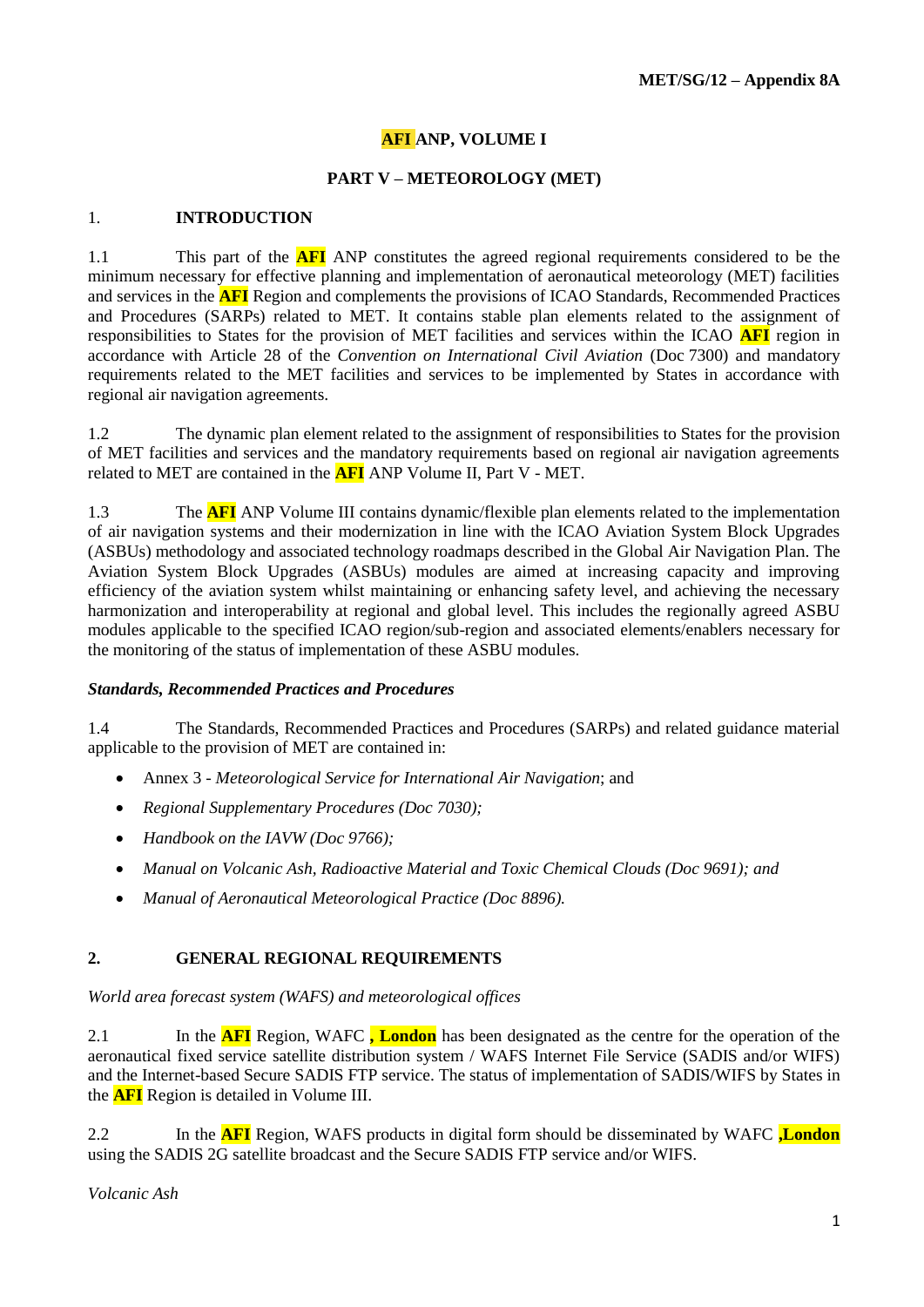2.3 Volcanic ash advisory centre (VAAC) **,Toulouse** has been designated to prepare volcanic ash advisory information for the **AFI** Region, as indicated below. The status of implementation of volcanic ash advisory information is detailed in Volume III.

## *AFI VAAC: Toulouse VAAC*

2.4 Selected State volcano observatories have been designated for notification of significant preeruption volcanic activity, a volcanic eruption and/or volcanic ash in the atmosphere for the **AFI** Region to their corresponding ACC/FIC, MWO and VAAC, as indicated at **Table MET I-1**. The status of implementation of volcano observatory notice for aviation (VONA) is detailed in Volume III.

## *Tropical Cyclone*

2.5 Tropical cyclone advisory centre (TCAC)*, La Reunion* has been designated to prepare tropical cyclone advisory information for the **AFI** Region, as indicated below. The status of implementation of tropical cyclone advisory information is detailed in Volume III.

**AFI TCAC: La Reunion**

## **3. SPECIFIC REGIONAL REQUIREMENTS**

3.1 *TBD (if necessary)*